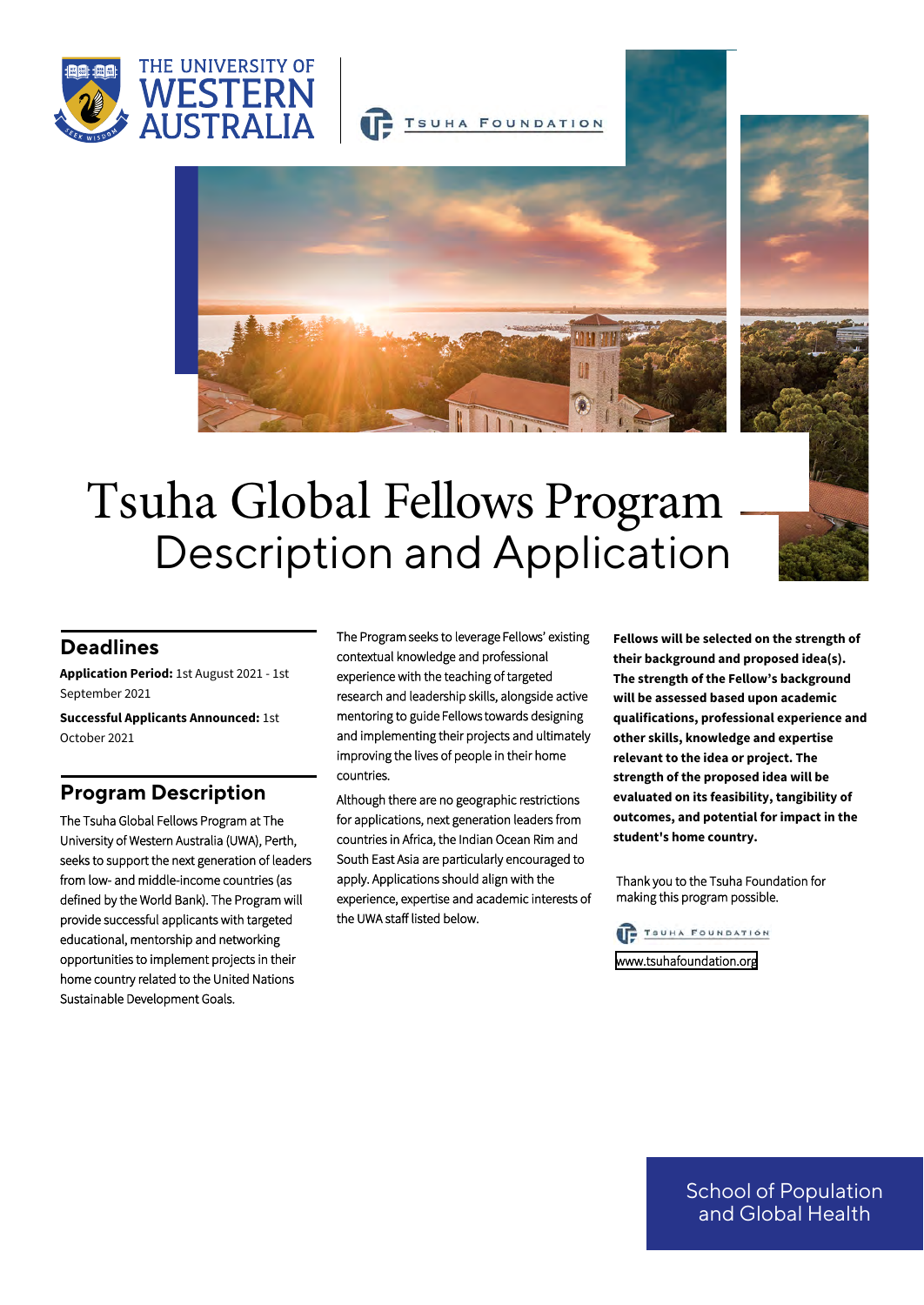### Fellows Requirements

To be eligible for the Program, Fellows must have:

- i) completed an undergraduate degree;
- ii) demonstrated written and verbal English proficiency; and
- iii) demonstrated success in their current work.

Applications to the program must include an actionable project which holds the potential to lead to meaningful change in their home country.

# Fellowship Funds

Costs associated with a Fellow's participation will be covered by the Tsuha Global Fellows Program. Costs include, but are not limited to:

- Travel expenses
- Accommodation Meals
- Coursework fees

Due to COVID-19, coursework, training and meetings may be held virtually until it is safe and appropriate to travel and meet in person.

# The Program

Successful Fellows will be matched to work with academic staff mentors at UWA who are expert in their respective areas of interest. A maximum of two Fellows will be selected to work with each academic mentor. The current mentors are the following academics listed below. Please click their name appearing as a hyperlink for further explanation of their areas of expertise:



[Prof Petra Tschakert](https://research-repository.uwa.edu.au/en/persons/petra-tschakert)

Human-environment interactions, environmental and climate change, adaptation, inequalities. resilience, climate justice, and societal transformation



[Prof Erika Techera](https://research-repository.uwa.edu.au/en/persons/erika-techera) [Dr Ian Li](https://research-repository.uwa.edu.au/en/persons/ian-li) International and comparative environmental law focusing on Indo-Pacific ocean issues'.

health economics, particularly on medical, nursing or public health workforce issues, determinants of well-being and economic evaluations of healthcare.

Labour and

[Dr David Mickler](https://research-repository.uwa.edu.au/en/persons/david-mickler)

International relations, regional governance and security in Africa

After discussion and approval by mentors, as well as any other necessary approvals, further coursework will be made available to the Fellows at UWA that will assist in developing the Project.